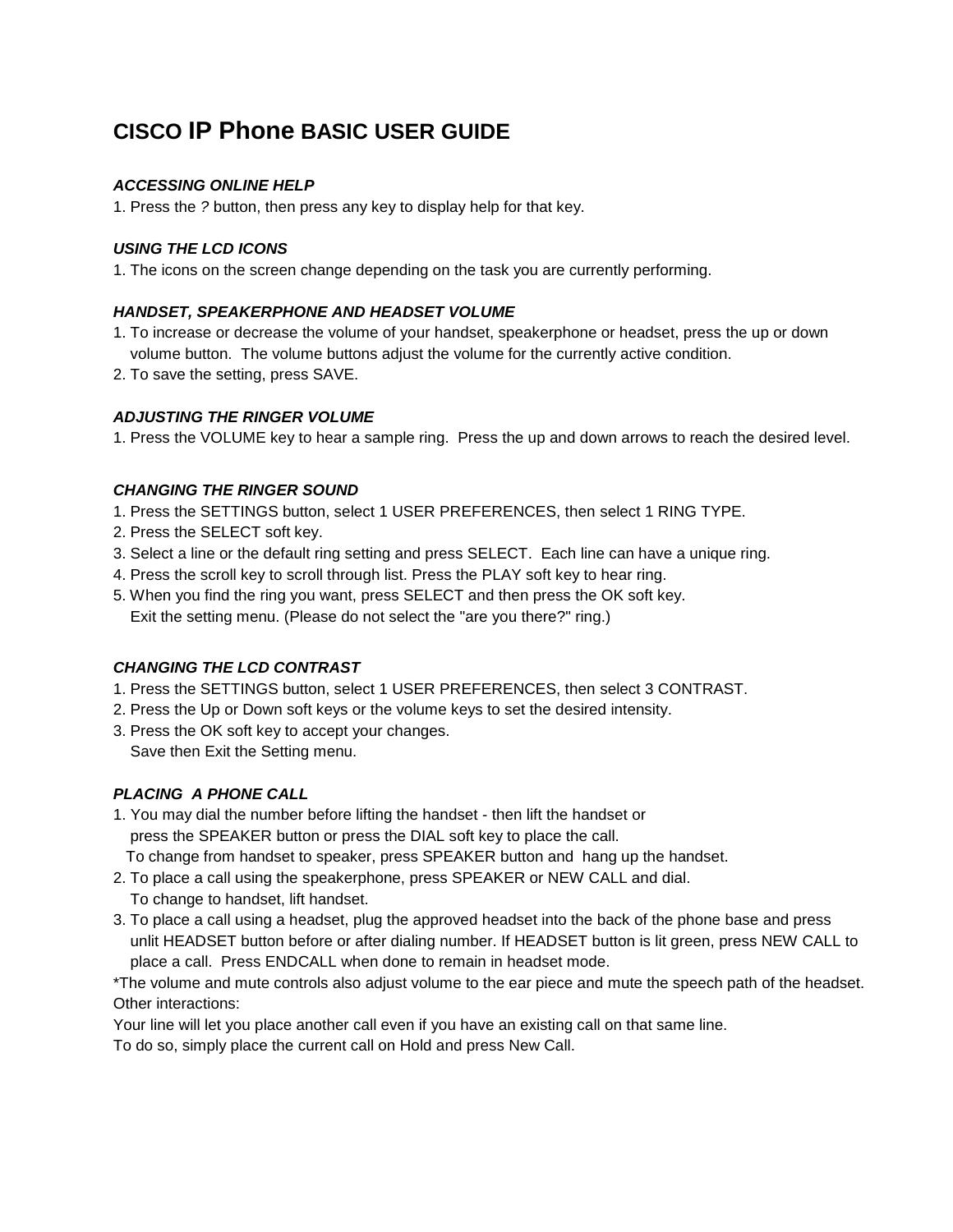### *ANSWERING CALLS*

- 1. Lift handset, or press ANSWER soft key, SPEAKER key or HEADSET key. If you have a second call, you will hear a call waiting tone during your conversation.
- 2. Press line of incoming call to answer second call (first call is automatically put on hold), or press ANSWER. important interactions:

If you have multiple lines on your set, you will need to press the line key to answer your ringing line. Other ringing lines on your set may alter your soft key features when you are on a call: press your active line key to be offered other features (your current call will not be affected).

## *ENDING A CALL*

1. Hang up handset, or press END CALL soft key for headset or speaker mode, or press SPEAKER button for speaker mode. Do not press the HEADSET key unless you wish to end headset mode.

## *MUTING A CALL*

1. To mute, press MUTE. Press MUTE again to disengage.

#### *PLACING A CALL ON HOLD*

1. Press the HOLD soft key.

2. Press RESUME soft key to return to a call. If multiple calls are on hold, press line button of desired call. Important interactions:

If multiple calls are on one line, use the NAVIGATION key to select the call on Hold and press RESUME. If you placed a call on Hold and replaced your handset, you must use the Navigation key to select the call on Hold and press Resume.

### *PARKING A CALL*

- 1. While on a call, press MORE soft key until you see PARK tab.
- 2. Press PARK. The display shows the number where the call is parked.
- 3. To retrieve the parked call from any phone, lift handset and dial number where call is parked.

# *TRANSFERRING A CALL*

- 1. During a call, press the TRANSF soft key. This places the call on hold.
- 2. Dial the number you wish to transfer caller to.
- 3. When ringing begins, press TRANSF again, or wait for party to answer then press TRANSF.
	- If party refuses call, press END CALL, then RESUME soft key, or extension key where call is held.

note: Transfer a call to an extension and after 4 rings the caller can leave a message for an employee. –or-Directly transfer a caller to an extension's voice mail greeting (and bypass ringing the phone) by using the transfer key and sending the call to \*and the 5 digit extension number.

#### *TRANSFERRING TWO CALLS TO EACH OTHER*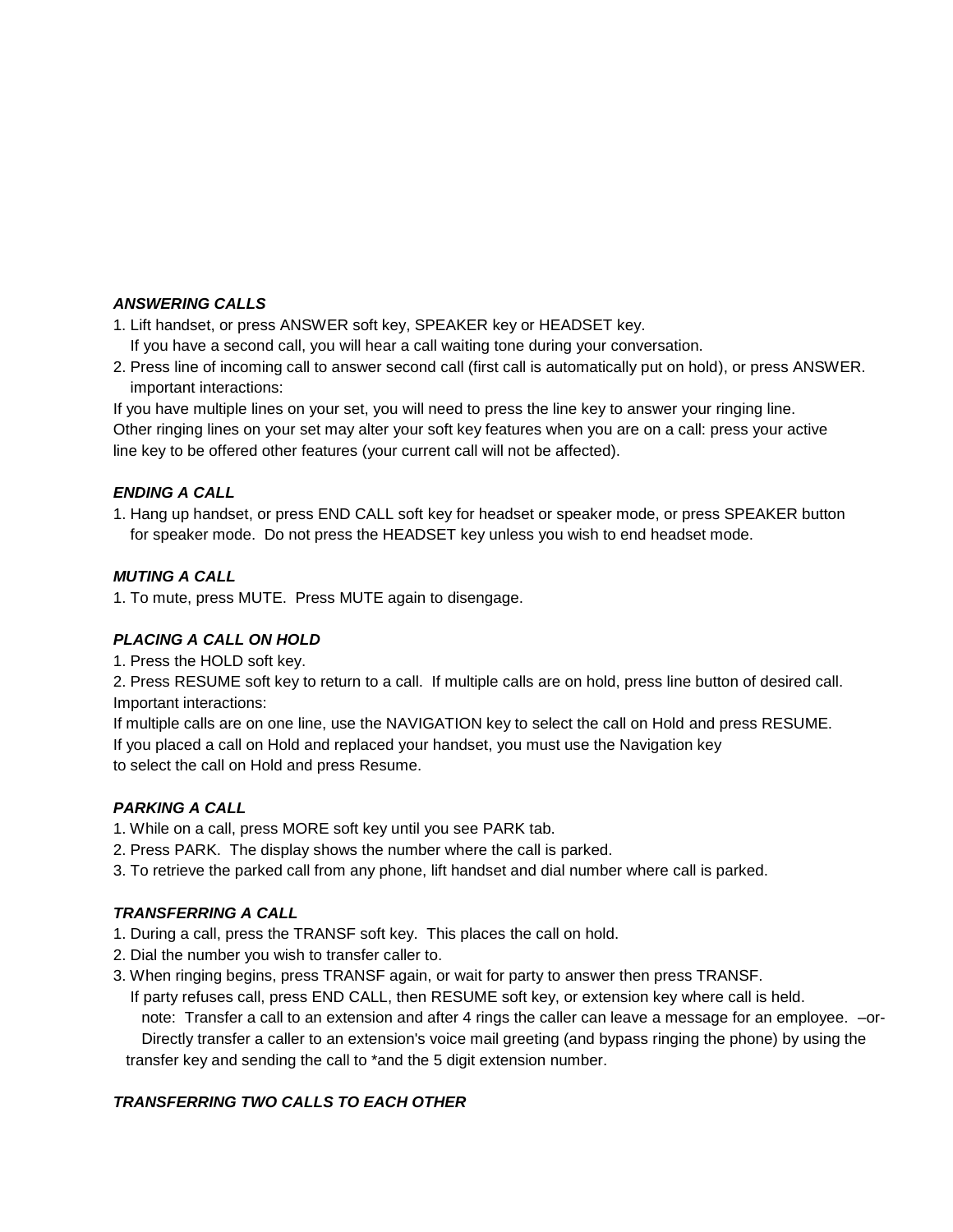- 1. Scroll and highlight a call on the line and press SELECT. Repeat this for the second call.
- 2. Press the MORE soft key then press DIRTRFR. You are dropped from the call. To stay in the call press JOIN instead of DIRTRFR.

# *MAKING A CONFERENCE CALL*

- 1. While on a call, press the MORE soft key, then the CONFRN soft key. This will put the first call on hold and select a new line.
- 2. Place a call to another number.
- 3. When a call connects, press CONFRN again to add this party to the conference.

When call originator hangs up, no additional parties can be added.

To drop a party out of a conference, press CONFLIST, highlight the name and press REMOVE. Only the initiator can remove participants. Press RmLstC to drop the last call added to the conference.

## *CALL PICKUP (optional)*

- 1. Lift handset, press PICKUP soft key.
- 2. Press ANSWER soft key.

# *LAST NUMBER REDIAL*

1. Lift handset and press REDIAL soft key.

# *CALL FORWARD*

- 1. Press the CFWDALL soft key. You hear two beeps, then dial tone.
- 2. Enter the 5 digit extension, or press 9 and the number to which you wish to forward your calls.
- A forwarded phone icon/arrow appears in the upper-right corner of the LCD, indicating all calls forwarded.
- 3. To cancel, press the CFWDALL soft key.

# *I-DIVERT*

Press this key to send a ringing, active or held call immediately to your voice mail.

#### *CALL BACK*

- 1. While listening to an internal busy tone or ring, press CallBack, hang up.
- 2. When the extension becomes available, you are provided an audio and visual alert.
- 3. The call back to this number is not automatic; you must place the call.

# *VIEWING OR DIALING MISSED CALLS*

- 1. Press the DIRECTORIES button.
- 2. Use the scroll key to select MISSED CALLS.
- 3. Press the SELECT soft key to select MISSED CALLS from the directory menu.
- 4. Press the DIAL soft key to dial a number from the missed call list.
- 5. To edit a number, such as adding a 9, use the EditDial soft key to add digits to